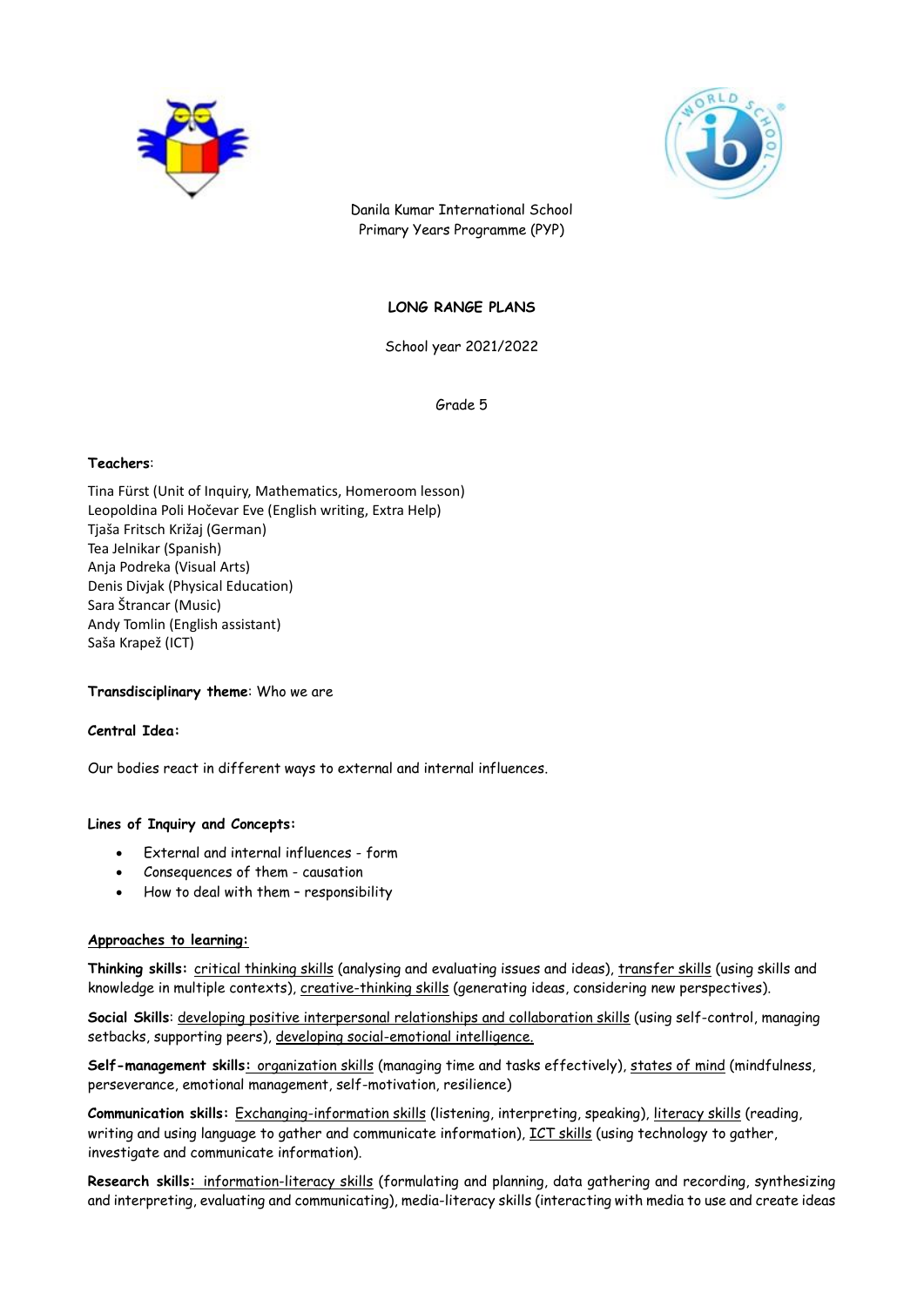# **Learner Profile Attributes**: inquirers, balanced, caring

## **Taught within the Unit of Inquiry - learning through language (English)**

## WRITTEN LANGUAGE

Reading:

- Read a wide range of texts for information and pleasure with understanding and accuracy at the grade level
- Read daily for enjoyment and information for sustained periods, at school and at home
- Read aloud with fluency, understanding, regard to punctuation and with expression
- Identify themes, main ideas, characters and plot of stories
- Analyze details and reflect upon minor and major characters of a story and plot
- Identify genre (science fiction, mystery)
- Recognize some meaning beyond the literal
- Appreciate the structural and stylistic differences between fiction and non-fiction
- show application of different writing styles
- recognise figurative language (similes, idioms, metaphors)
- locate, access, organise and synthesise information from a variety of the purpose of sources
- Generate new questions after reading and connect these to prior knowledge and experience
- Feel that words can evoke mental images

## Writing:

- Understand that different types of writing have different styles and structures, and are used for different purposes (newspaper article)
- Are aware of audience
- Use the writing process independently and effectively to structure thinking and to communicate
- Understand the writing process (planning, revising, editing)
- Use appropriate paragraphing
- Use complex sentence structure
- Use appropriate punctuation and grammar
- Use a range of vocabulary including content-specific vocabulary
- use figurative language appropriately in writing (similes, idioms, metaphors)
- Use standard spelling for most words and use appropriate resources to check spelling
- Have a fluent and legible style of handwriting (cursive)
- Write engaging stories that have recognizable and appropriate structure
- Show individuality and creativity in writing style
- Further develop their own voice and style
- Respond to writing of others critically

# ORAL LANGUAGE

Listening:

- Listen to people and to texts for general meaning (for gist) and for precise meaning (for the key points)
- Listen appropriately for a sustained period and for a variety of purposes (for instructions)
- Listen attentively
- Understand and evaluate what they hear, to think about both literal and inferred meanings, and to respond appropriately

## Speaking:

- Use a variety of linguistic structures and features of spoken language (rephrasing, gestures, expressions, pronunciation) to develop and present ideas and information adapting their speaking and listening strategies to the context, purpose and audience
- Use discussions in a range of formal and informal situations to generate, develop, modify and present ideas
- Participate appropriately in discussions, conversations, class and group meetings and group presentations
- Prepare and deliver an individual presentation for a variety of purposes (to direct)
- Use a wide vocabulary and complex sentence structures with a high level of accuracy
- Reflect upon communication to monitor and assess their learning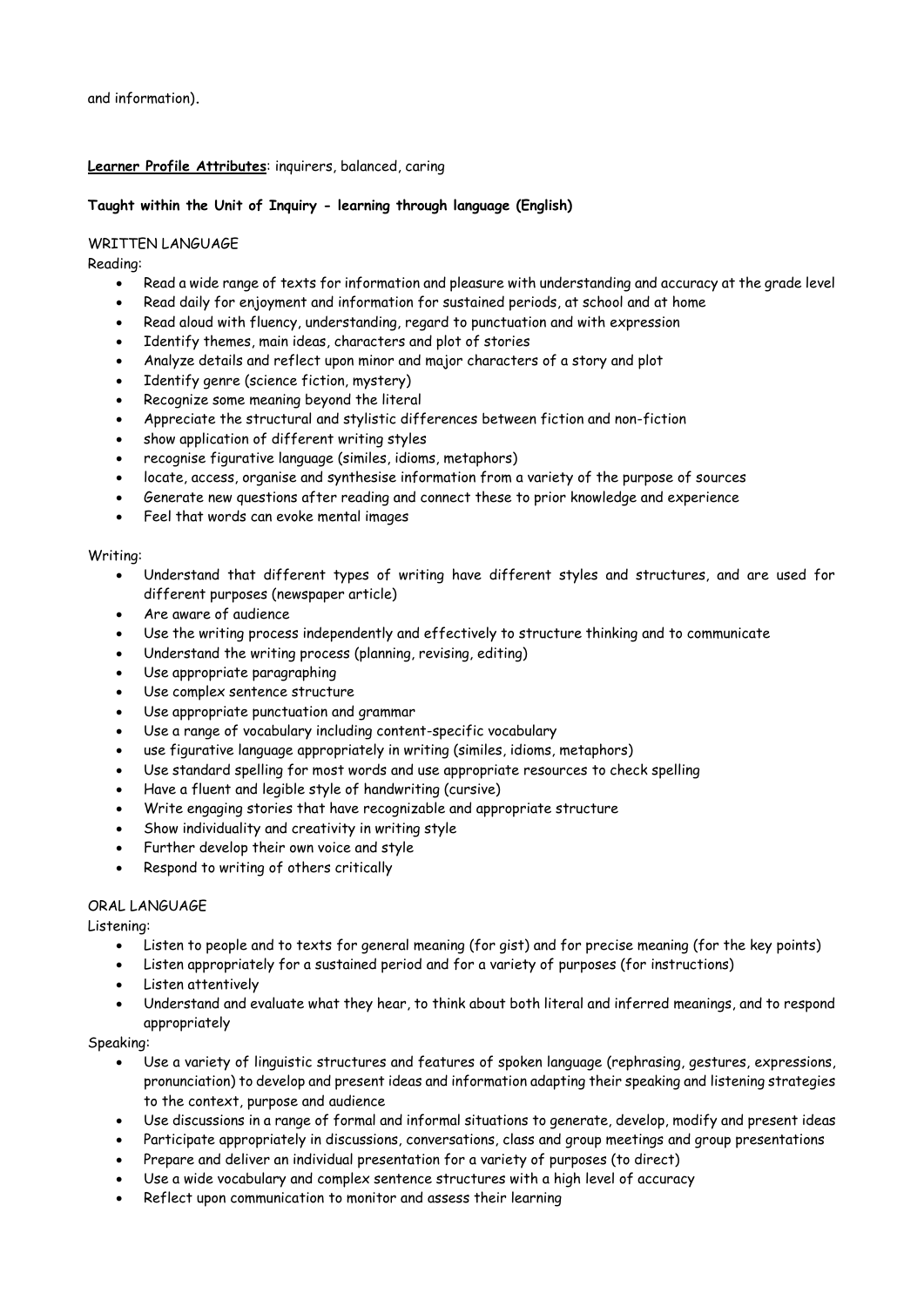## VISUAL LANGUAGE

Viewing and presenting:

- Understand that the form and quality of the presentation of their work reflects their thinking and attitudes
- Demonstrate behaviour for a large range of visual material (graphic organizers, booklet)
- Respond to viewing experiences orally and in writing using specific vocabulary and terminology
- Are aware of the effect of design on the meaning of the visual
- Recognize that visuals are constructed for particular reasons
- Willing to work with a variety of materials to plan and carry out different projects

# **Taught within the Unit of Inquiry - learning through mathematics**

DATA HANDLING

- understand that different types of graphs have special purposes
- identify, describe and explain the range, mode, median and mean in a set of data
- understand that the mode, median, mean and range can summarize a set of data
- collect, display and interpret data in circle graphs (pie charts), (double) line graphs and bar graphs
- design a survey and systematically collect, record, organize and display the data in a bar graph, circle graph, line graph

# **Taught within the Unit of Inquiry - learning through PE**

HEALTH RELATED FITNESS

- understand importance of physical activities in daily life;
- learn how to set physical activity in to every day routines;
- analyse the physical changes that occur to their bodies when exercising;
- demonstrate, understand and apply safety when exercising;
- demonstrate the desire to participate willingly in vigorous physical education;
- learn how is personal fitness related to stress management;
- develop positive attitude to relaxation, yoga and meditation exercises;

# **Taught within the Unit of Inquiry - learning through language (German)**

## WRITTEN LANGUAGE

Writing:

- Using simple sentence structures
- Using appropriate punctuation and grammar

## Reading:

- Reading a short text for information and pleasure with understanding and accuracy on grade level
- Reading aloud for pronunciation practice

## ORAL LANGUAGE

Listening:

- Listen appropriately for a sustained period and for instructions and enjoyment
- Understanding and evaluating what you hear and respond appropriately

## Speaking:

- Learning different moods in German
- Learning different hobbies and free time activities
- Using relaxation techniques at the beginning of a lesson with instructions in German

# VISUAL LANGUAGE

Viewing and presenting:

Recognise that visuals are constructed for particular reasons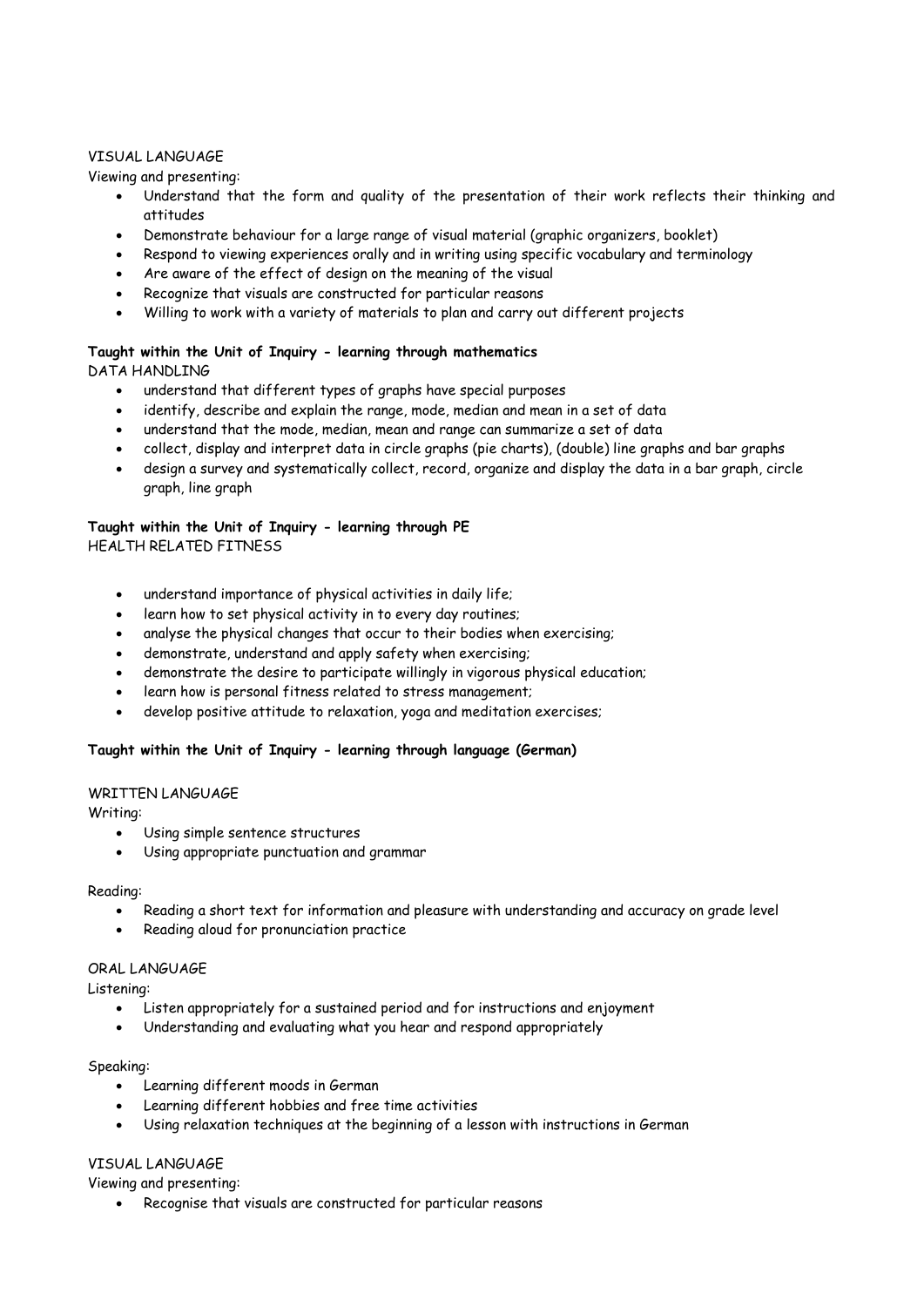# **Taught as subject specific (inquiry into German)**

- Using the singular and plural verb forms and being able to ask and answer questions about children's free time activities
- Speaking about what students like or dislike doing (*mag/mag nicht)*
- Using the correct word order in questions, positive and negative sentences (continued)
- Making an exercise by oneself for other students (word order, verb forms)

# **Taught within the Unit of Inquiry - learning through ICT**

- locate, retrieve or generate information using search facilities and organise information in meaningful ways
- assess the suitability of data or information using a range of appropriate given criteria
- select from, and safely operate, a range of devices to undertake specific tasks and use basic troubleshooting procedures to solve routine malfunctions
- independently select and justify selection

# **Taught within the Unit of Inquiry - learning through Visual Arts**

#### RESPONDING

- Understand and appreciate career opportunities as an artist and interview, research and share information about artists.
- Recognise the differences between artistic and industrial printing in the process.
- Be exposed to both western and non-western male and female artists.
- Use their knowledge and experience to make informed interpretations of artworks.

## CREATING

- Upgrade the knowledge about the process of preparing the matrix and making the print.
- Explain the reason for the mirror image of the print and on the matrix.
- Develop neatness, patience, accuracy and persistence.
- Review about different motives in artworks.
- Learn how to sign the graphic print correctly by respecting ethics in graphic.
- Distinguish between the term copy and original.

## **Taught within the Unit of Inquiry - learning through language Music**

#### RESPONDING:

- Use singing to express different feelings.
- Express their experiences, formed while they listen to music, through other arts.
- Explain their personal preferences for specific musical works and styles.

#### CREATING:

- Create music that will be continually refined after being shared with others.
- Use different ways of recordings to share and communicate ideas.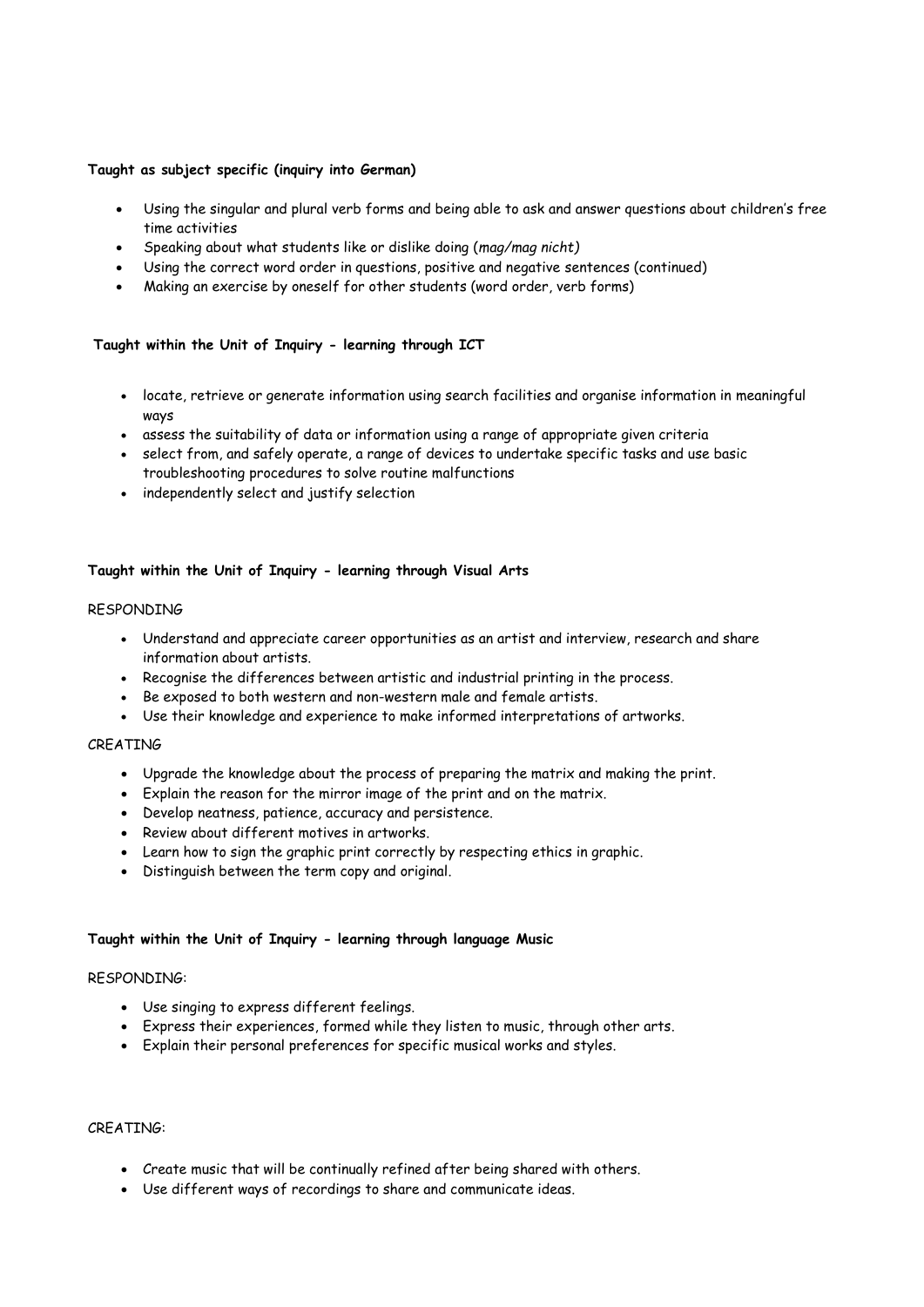# **Taught within the Unit of Inquiry - learning through language (French)**

## ORAL LANGUAGE

Speaking

- Understand and use the vocabulary connected to family, hobbies and free time activities with a high level of accuracy
- Know what activities help you relax when you are under stress

## **Taught as subject-specific (language – French)**

# ORAL LANGUAGE

#### Speaking:

- Are able to talk about their family members and family relationships (basic information)
- Asking questions and speaking about what other students/their family members like or dislike doing
- using a variety of features of spoken language (e.g. gestures, expressions, pronunciation)

#### Listening:

- Listen to people and texts for general and for precise meaning
- Understand and evaluate what you hear and respond appropriately
- Identify differences and similarities between languages

## WRITTEN LANGUAGE

#### Writing:

- Know and use the regular verbs ending in –ER, as well as the verbs FAIRE, AVOIR and ETRE in their positive / negative / interrogative forms with a high level of accuracy Know and use some regular reflexive verbs ending in –ER, in their positive form with a high level of accuracy
- Use appropriate punctuation and grammar
- Analyse and evaluate your work

#### Reading:

Read aloud for better pronunciation

## VISUAL LANGUAGE

#### Viewing and presenting:

- Begin to recognise that our interpretations of visual presentations of visual presentations are influenced by our backgrounds and experience
- Understand that the form and quality of the presentation of your work reflects your thinking and attitudes
- Recognise that visuals are constructed for particular reasons

## **Taught within the Unit of Inquiry - learning through PSE**

## IDENTITY

- understand that the way people look, act and feel about things contribute to how they feel about themselves
- show ability to express a (wide) variety of emotions and be able to recognise emotions that are expressed by others